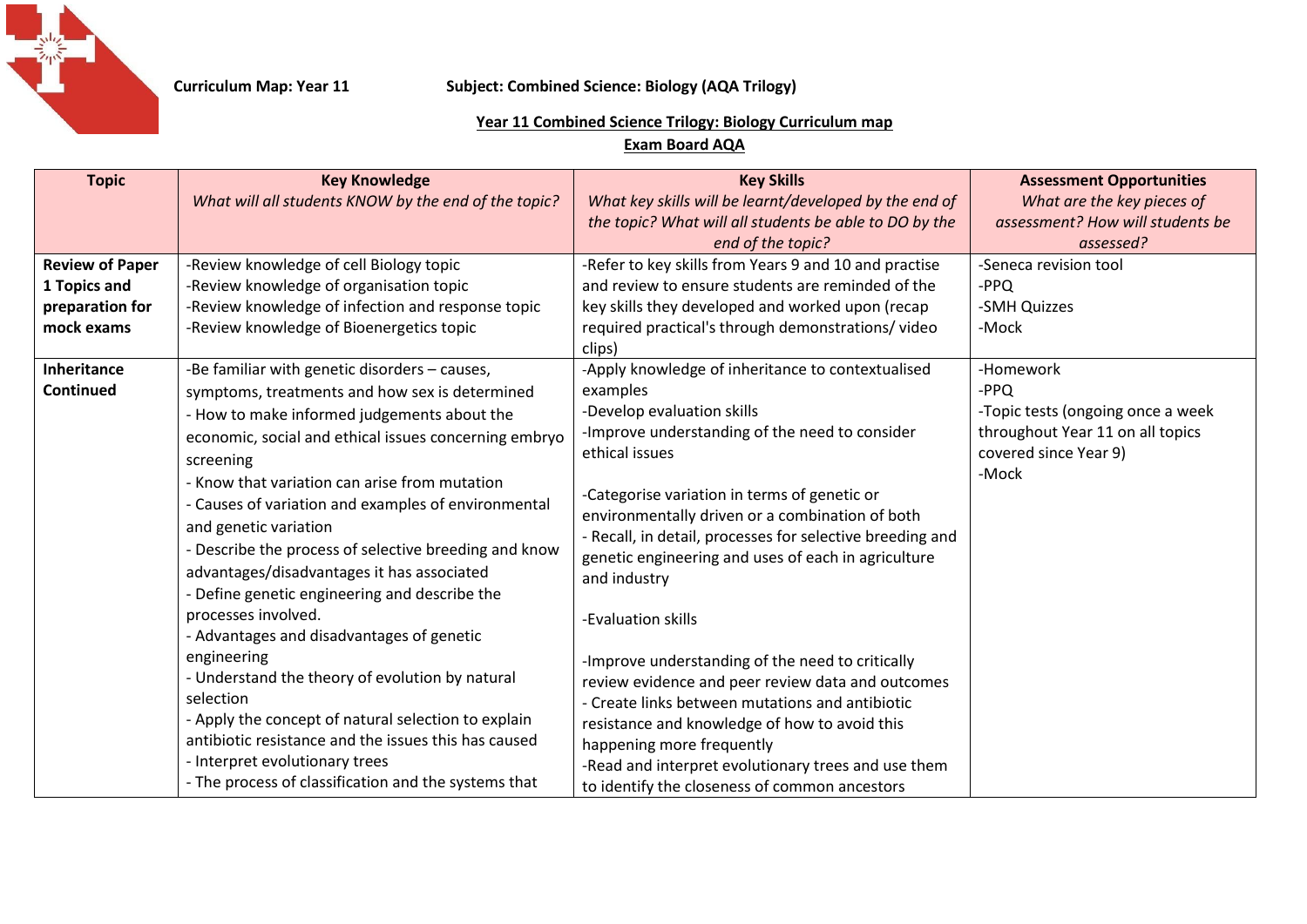# **Curriculum Map: Year 11 Subject: Combined Science: Biology (AQA Trilogy)**

|                | have developed for this purpose                       | -Appreciate problems with the fossil record and          |                                      |
|----------------|-------------------------------------------------------|----------------------------------------------------------|--------------------------------------|
|                | - What are fossils and how can we use them            | reasons for the gaps                                     |                                      |
|                | - Causes of extinction, awareness of endangerment     | -Consider methods to avoid extinction and relate to      |                                      |
|                | and some examples                                     | the impact of biodiversity of an area leading to our     |                                      |
|                |                                                       | next topic                                               |                                      |
| <b>Ecology</b> | - Be familiar with specific key terms e.g. community, | -Recall key terminology                                  | -Homework                            |
|                | ecosystem, interdependence.                           | - Add to experimental skills with Required Practical 7   | $-PPQ$                               |
|                | - Describe ecosystems in terms of their biotic and    | (Measure the population size of a common species in      | -Topic tests (ongoing once a week    |
|                | abiotic factors.                                      | a habitat) Use of transects and quadrats in the field. - | throughout Year 11 on all topics     |
|                | -Describe adaptations of organisms and introduce the  | Develop awareness of ethical issues associated with      | covered since Year 9)                |
|                | idea of competition for a variety of needs and        | sampling organisms                                       | -Mock (as much as has been covered)  |
|                | resources                                             | -Interpret graphs to model predator-prey cycles.         | -Analyse and Evaluate data collocted |
|                | - Feeding relationships within a community.           | -Build on evaluation skills                              | from sampling practical              |
|                | - How materials are cycled within the environment.    | -Understand the terms mean, mode and median              |                                      |
|                | - Biodiversity                                        | -Calculate a mean from data provided on sampling         |                                      |
|                | - Waste management                                    | - Build on skill of extracting and interpreting          |                                      |
|                | -Types of land, water and air pollution               | information from graphs, tables, charts.                 |                                      |
|                | -Land use and deforestation                           | -Evaluate associated personal, social, economic and      |                                      |
|                | - Causes and consequences                             | environmental implications; and make decisions based     |                                      |
|                | - Global warming                                      | on the evaluation of evidence and arguments.             |                                      |
|                | - Methods for maintaining biodiversity                | -Describe and evaluate, with the help of data,           |                                      |
|                |                                                       | methods that can be used to tackle problems caused       |                                      |
|                |                                                       | by human impacts on the environment.                     |                                      |
|                |                                                       | -Build on understanding of the need for data analysis    |                                      |
|                |                                                       | and peer review when studying climate change.            |                                      |
|                |                                                       | -Consider ways to reduce future damaging impacts on      |                                      |
|                |                                                       | the environment                                          |                                      |
| Exam           | -Consolidation of homeostasis topic and Inheritance   | -Revision techniques to support individual needs         | $-PPQ$                               |
| Preparation    | topic                                                 | -Knowledge of where to find resources to help            | -Revision looms and questions        |
|                | -Review paper 1 topics                                | prepare for exams                                        | attached                             |
|                | -Highlight and recall methods of the required         | -Ability to interpret questions and strategies to aid    | -AfL in Intervention sessions and in |
|                | practicals                                            | individuals e.g. highlighting key words, looking at      | lessons                              |
|                |                                                       | marks available etc.                                     |                                      |